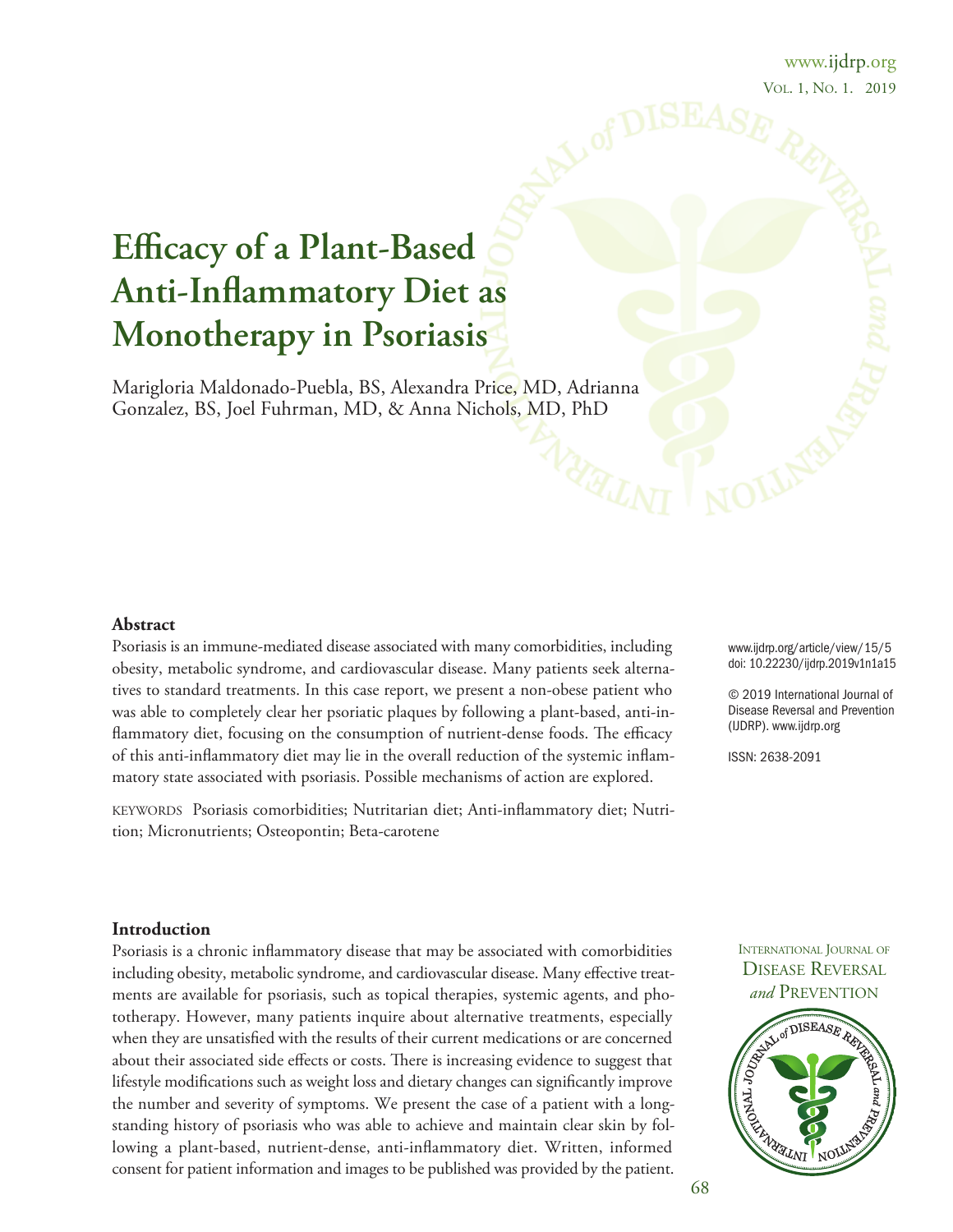### **Presentation**

A non-obese woman in her late 50s presented with a 35-year history of psoriasis. Due to delayed diagnosis, her symptoms had been unsuccessfully managed with anti-histamines and intermittent oral corticosteroids for 19 years. Her medical history was also significant for Sjogren's syndrome and Hashimoto's thyroiditis. Seeking to improve her health through diet modification, rather than through conventional medical therapies, she followed a whole-food, plant-based, anti-inflammatory diet recommended by her primary care physician (Figure 1).



### **Figure 1: Nutritarian food pyramid.**

Plant-based gluten-free anti-inflammatory diet developed by Joel Fuhrman, MD. Reproduced with permission from Joel Fuhrman, MD.

The patient first noticed improvements within 3 months. Dramatic changes were seen after 5 months (Figure 2).



### **Figure 2: Efficacy of the Nutritarian diet for psoriasis and associated comorbidities.**

Patient before (A) and after (B) adhering to a Nutritarian whole-food, plant-based anti-inflammatory diet for approximately 5 months.

## www.ijdrp.org Vol. 1, No. 1. 2019

Anti-Inflammatory Diet for Psoriasis

#### 7 pp.

Maldonado-Puebla, BS<sup>a</sup>, Price, MD<sup>a</sup>, Gonzalez, BS<sup>a</sup>, Fuhrman, MD<sup>b</sup>,  $&$  Nichols, MD,  $PhD<sup>a</sup>$ 

#### *Affiliations*

<sup>a</sup>Department of Dermatology and Cutaneous Surgery, Miller School of Medicine, University of Miami, Miami, Florida, uSA

<sup>b</sup>President, Nutritional Research Foundation, Adjunct Faculty, Northern Arizona University, Flagstaff, Arizona, USA

*Corresponding Author* Marigloria Maldonado-Puebla. Email: [m.maldonadopuebla](mailto:m.maldonadopuebla@med.miami.edu) [@med.miami.edu](mailto:m.maldonadopuebla@med.miami.edu)

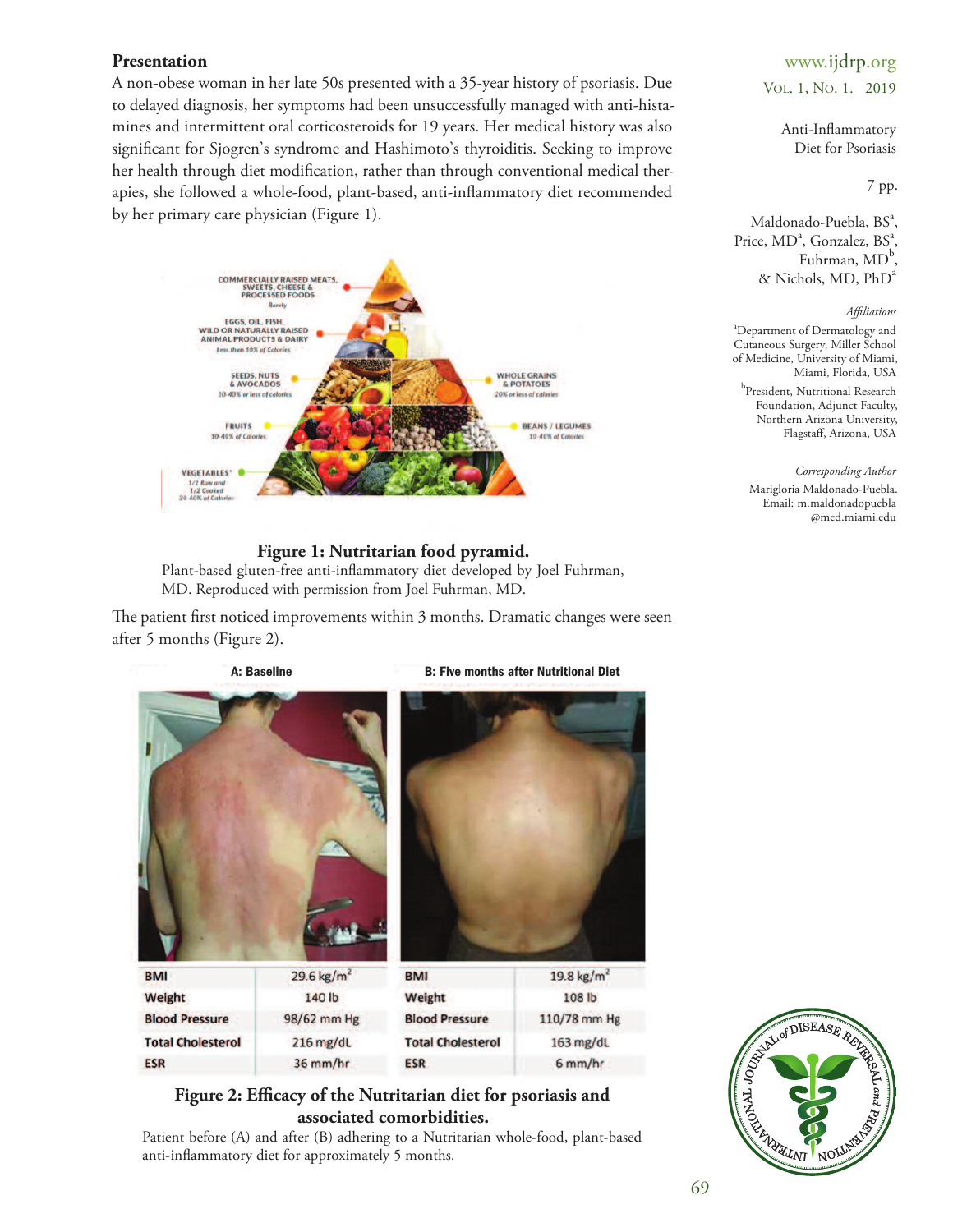The percentage of the patient's body surface area (BSA) affected by psoriasis was estimated using the rule of nines, a tool used to estimate total BSA in which percentage values are assigned to each major body part—9% for the head and neck, 9% for each arm, 9% for the anterior and posterior legs, and 9% for each of 4 trunk quadrants [\[1\]](#page-4-0). After 1 year, her percentage of BSA affected decreased from 40% to completely clear (0%). In addition, her symptoms of dry eyes, dry mouth, and joint pain resolved without the need for medications specifically addressing Sjogren's syndrome. Significant decreases in weight (140 lb to 108 lb), body mass index (BMI) (29.6 kg/m<sup>2</sup> to 19.8 kg/m<sup>2</sup>), and total cholesterol (216 mg/dL to 163 mg/dL) were also observed. Prior to diet modification, her erythrocyte sedimentation rate (ESR), an inflammatory marker, was elevated at 36 mm/hr. After diet implementation and subsequent clearance of psoriasis, her ESR reduced to 6 mm/hr. The patient has been following this anti-inflammatory diet for 17 years and only reports psoriasis flares when she is not compliant with the diet, citing sugar, white flour products, and alcohol as triggers. The only medication she currently requires is levothyroxine sodium (112 µg/day) for hypothyroidism.

### **Discussion**

The pathophysiology of psoriasis involves *T*-cell hyperactivity and overproduction of pro-inflammatory cytokines, including IFN-g, TNF-a, IL-6, IL-17, IL-22, and IL-23 [\[2,](#page-4-1)[3](#page-4-2)[,4\]](#page-4-3). Psoriasis has been linked to many comorbidities such as obesity and cardiovascular disease, through a common inflammatory pathway [\[2,](#page-4-1)[3](#page-4-2)[,5\]](#page-4-4). Several studies report a direct correlation between psoriasis area severity index (PASI) scores, a measure of psoriasis severity, and increased C-reactive protein (CRP) levels [\[6\]](#page-4-5).

Multiple studies have demonstrated that patients with psoriasis are frequently overweight or obese compared with patients without psoriasis [\[3](#page-4-2)[,4](#page-4-3)[,7\]](#page-4-6). Increased BMI has been correlated with incomplete treatment response to biologics and weight loss has been shown to increase the effectiveness of some of these medications [\[7](#page-4-6)[,8\]](#page-4-7). Adipose tissue is a metabolically active tissue that directly contributes to chronic inflammation through the release of pro-inflammatory cytokines [\[5\]](#page-4-4). low calorie diets may improve psoriasis through the reduction of obesity-derived pro-inflammatory adipokines and cytokines [\[3](#page-4-2)[,4](#page-4-3)[,5\]](#page-4-4). A meta-analysis on the effects of weight loss through diet and exercise showed that weight loss alone reduced the PASI score by 2.3 when compared with the non-intervention group [\[9\]](#page-4-8). Furthermore, studies have shown that the beneficial effect weight loss has on psoriasis may be long-term [\[10\]](#page-5-0). Our patient is considered overweight on the BMI spectrum and experienced weight loss, which could have led to spontaneous remission of her psoriasis.

However, the fact that our patient is non-obese and experiences flares in symptoms by consuming certain food groups despite maintaining a normal healthy weight points to other potential factors that may explain the role of dietary intervention independent of weight loss. Evidence has shown that high osteopontin (OPN) levels, a glycoprotein involved in both TNF-alpha secretion and Th17 regulation, is significantly associated with psoriasis, independent of obesity, and, therefore, may be a potential target in patients with psoriasis who have a normal BMI [\[11\]](#page-5-1). Furthermore, oPN has been used as a clinical marker for atherosclerosis and may play a role in increased cardiovascular risk in patients with psoriasis, independent of obesity-related cardiovascular effects [\[11\]](#page-5-1). while data thus far is limited to in vitro and animal studies, evidence suggests that oPN levels can be modified by diet. Consumption of omega 3 fatty acids (FAs), and antioxidants such as green tea and vitamin E, as well as a low-fat diet, have been shown to reduce OPN levels in splenic, renal, and adipose tissue, respectively  $[12,13,14]$  $[12,13,14]$  $[12,13,14]$ . The relationship between diet and osteopontin, however, is complex, and further studies are needed to elucidate the effect of diet on osteopontin levels in patients with psoriasis.

## www.ijdrp.org VOL. 1, NO. 1. 2019

Anti-Inflammatory Diet for Psoriasis

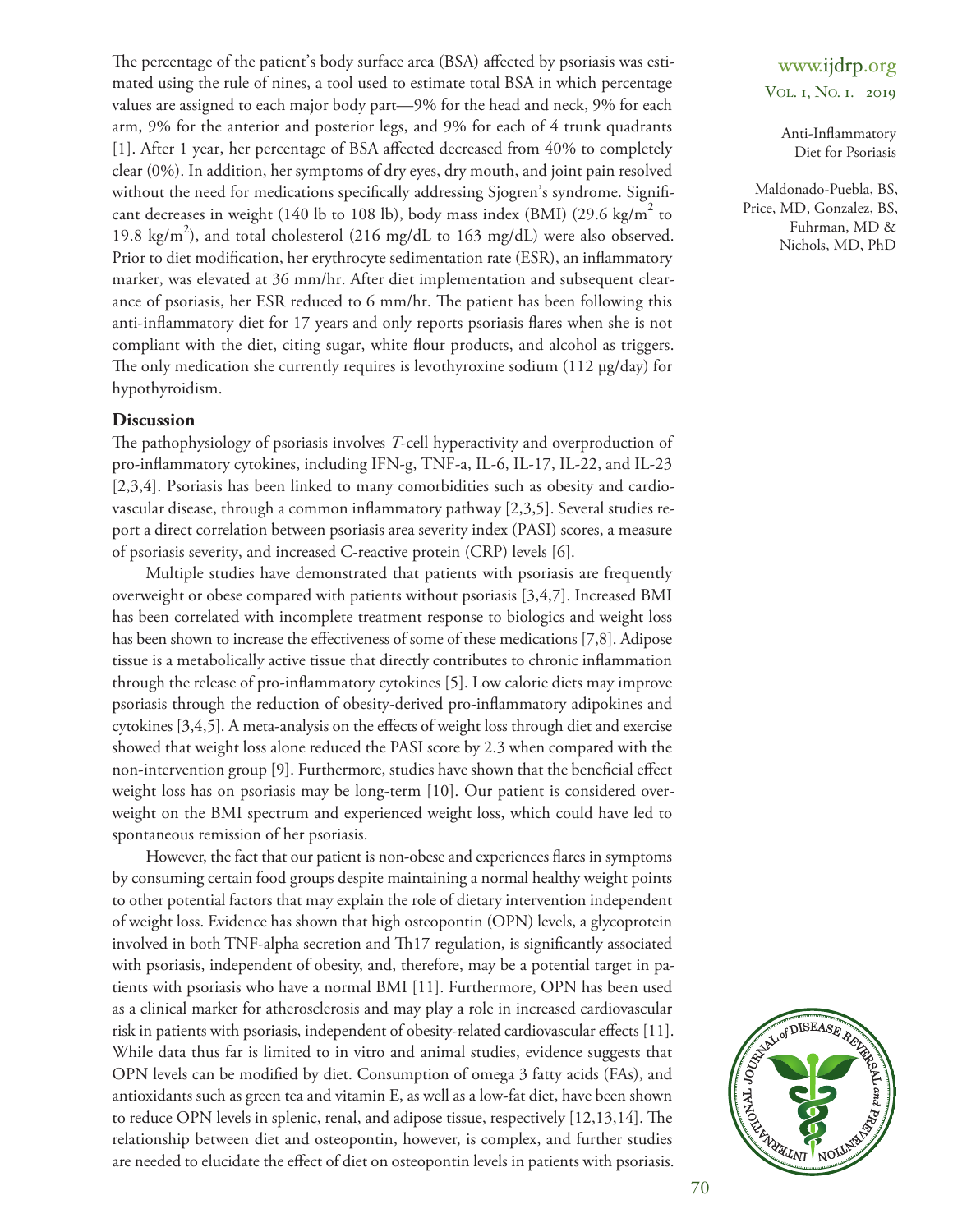The diet used in this case—the Nutritarian diet developed by Joel Fuhrman, MD—which is a plant-rich (animal products restricted to 5% of calories or less), micronutrient-dense diet that has been shown to improve diabetic and cardiovascular parameters  $[15,16,17]$  $[15,16,17]$  $[15,16,17]$ . This diet focuses on maximizing the intake of micronutrients through consumption of foods with the highest ratio of nutrients to calories. The menus are relatively low glycemic and protein-adequate in spite of the restriction on animal products. The majority of this diet is made up of nutrient-rich plant foods that contain health-promoting phytochemicals: green vegetables, non-starchy and starchy vegetables, fruits, beans/legumes, nuts, seeds, avocados, and some whole grains such as quinoa. Though no calorie counting is advised, a diet rich in nutrients and fiber may cause appetite suppression, which typically leads to weight loss [\[18\]](#page-5-8). In addition to the benefits of weight loss, the driver of psoriasis improvement may be the amount and wide spectrum of micronutrients, particularly antioxidants and phytochemicals consumed in this diet, with their anti-inflammatory effects, along with the lowering of growth hormones such as insulin, insulin resistance, and IGF-1 [\[19](#page-5-9)[,20,](#page-5-10)[21\]](#page-5-11).

A gluten-free diet has been associated with a significant decrease in PASI score in patients with anti-gliadin antibodies [\[22\]](#page-5-12). One study demonstrated that the number of ki67+ cells, corresponding to proliferating endothelial cells, decreased in both involved and uninvolved psoriatic dermis after patients followed a gluten-free diet [\[23\]](#page-5-13). Although there is a gap in the literature regarding the effect of a gluten-free diet in individuals without anti-gliadin antibodies, a national survey reported that 53% of patients with psoriasis noticed improvement in their skin after eliminating gluten from their diets [\[24\]](#page-5-14).

Vegetarian diets have been shown to improve psoriasis, by modifying polyunsaturated fatty acid metabolism, altering the eicosanoid profile, and suppressing inflammation [\[4,](#page-4-3)[5\]](#page-4-4). In this case, not only were animal products severely restricted, but so were sugar, white flour, high-glycemic processed foods, and high acrylamide containing baked and fried foods, which are also linked to autoimmune phenomenon [\[25\]](#page-5-15).

The consumption of vegetables and fruits may be beneficial in psoriasis management due to their high content of antioxidants, such as flavonoids, vitamin C, and carotenoids [\[4\]](#page-4-3). Beta-carotene is esterified to retinyl esters in intestinal mucosa and acts on keratinocyte retinoid-responsive genes to decrease inflammation and restore normal epidermal differentiation [\[26,](#page-5-16)[27\]](#page-5-17). Beta-carotene levels have been inversely related to psoriasis severity [\[4\]](#page-4-3).

Avoiding animal protein further helps to reduce inflammatory processes, since high dietary content of advanced glycated end products (AGEs) increases the produc-tion of inflammatory cytokines [\[4,](#page-4-3)[28\]](#page-5-18). Refined carbohydrates also contribute to AGEs and acrylamides. Animal protein also contains high levels of arachidonic acid and omega 6 polyunsaturated fatty acids responsible for the production of eicosanoids, which promote inflammation [\[28\]](#page-5-16). Animal protein is also the primary driver of IGF-1, thus animal protein restricted diets and vegan diets lower the IGF-1 response consid-erably [\[29\]](#page-5-19). Expression of IGF-1 via dermal fibroblasts may promote keratinocyte proliferation in psoriasis [\[19](#page-5-9)[,30](#page-6-0)[,31\]](#page-6-1). Consumption of animal protein, compared with plant-based sources of protein, is associated with higher levels of inflammation [\[5,](#page-4-4)[28\]](#page-5-18). Animal products also lead to the growth of bacteria in the gut that promote inflammation. Trimethylamine oxide (TMAO) is the most heavily studied of these pro-inflammatory compounds resulting from unfavorable dietary-induced bacterial growth [\[32\]](#page-6-2).

### **Conclusion**

The combination of consumption of nutrient-dense, anti-inflammatory, and plantbased foods appears to lead to weight loss but also a reduction in the overall inflammatory state associated with psoriasis. By adhering to a nutrient-dense, predominantly

### www.ijdrp.org VOL. 1, NO. 1. 2019

Anti-Inflammatory Diet for Psoriasis

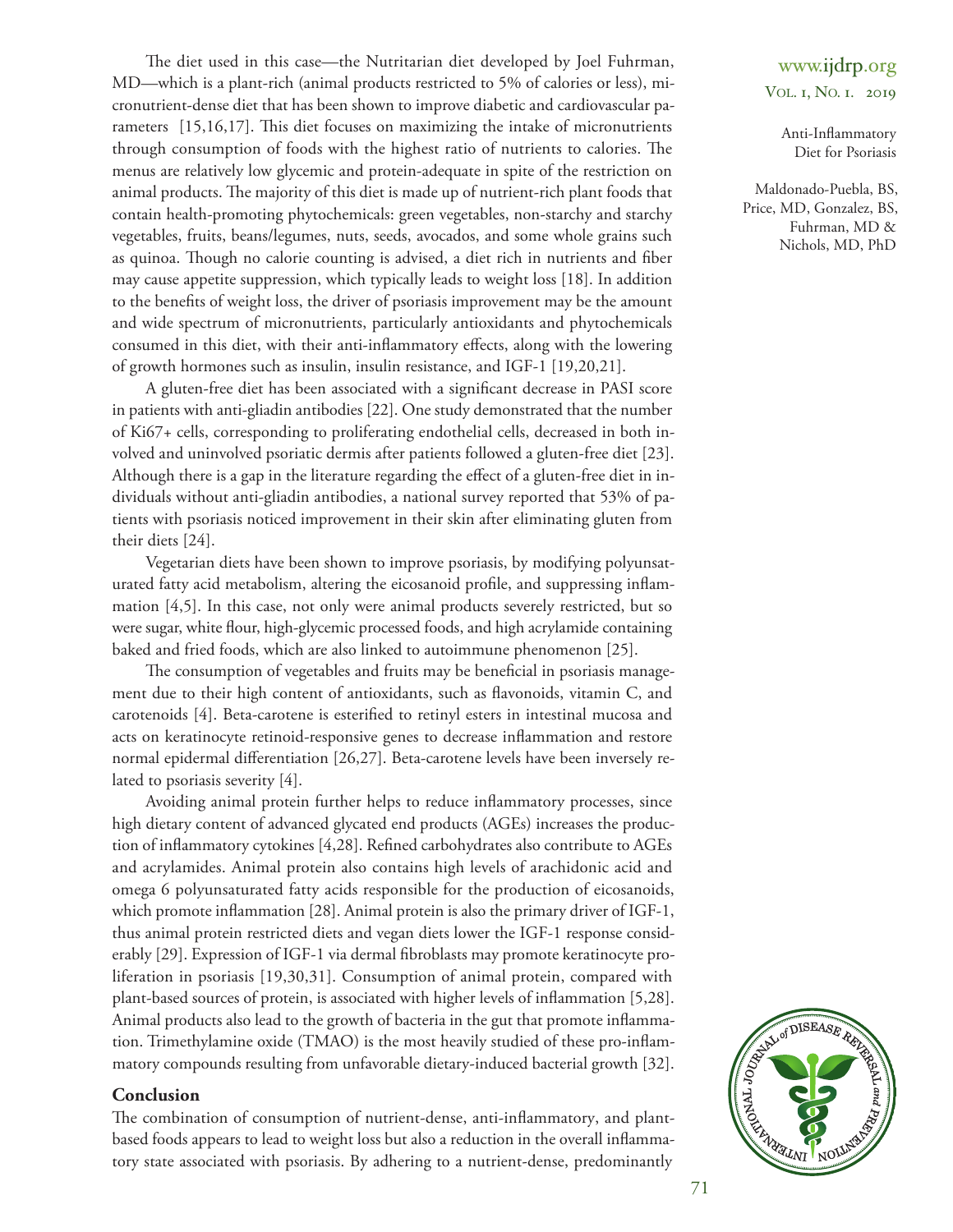plant-based diet, patients with psoriasis may be able to reduce psoriasis severity and simultaneously improve their overall health through normalizations in weight, cholesterol, and blood pressure. Additional research studies, with larger sample sizes, including varying genders, ages, and ethnicities, are warranted to confirm the efficacy of this type of diet in patients with psoriasis who seek an alternative to conventional therapies. The rapidly increasing incidence of psoriasis, which almost doubled between the 1970s and 2000 [\[33\]](#page-6-3), coupled with the increased prevalence of obesity during the same time period [\[34\]](#page-6-4), speaks to the need for further research into dietary interventions, which may have an impact on reversing and improving this trend.

### **Acknowledgements**

### *Authors*

**Marigloria Maldonado-Puebla, BS:** generation, collection, assembly, analysis and interpretation of data, drafting of the manuscript

**Alexandra Price, MD:** generation, analysis and interpretation of data, revision of the manuscript

**Adrianna Gonzalez, BS:** assembly of data, revision of the manuscript

**Joel Fuhrman, MD:** conception and design of the study, revision of the manuscript, approval of the final version of the manuscript

**Anna Nichols, MD, PhD:** conception and design of the study, revision of the manuscript, approval of the final version of the manuscript

### *Declaration of conflicting interest*

The authors declare that there is no conflict of interest.

### *Funding*

This research received no specific grant from any funding agency in the public, commercial, or not-for-profit sectors.

### **References**

- 1. Bozek A, Reich A. The reliability of three psoriasis assessment tools: psoriasis area and severity index, body surface area and physician global assessment. *Adv Clin Exp Med.* 2017;26(5):851–856.
- 2. Qin S, Wen J, Bai XC, et al. Endogenous n-3 polyunsaturated fatty acids protect against imiquimod-induced psoriasis-like inflammation via the Il-17/Il-23 axis. *Mol Med Rep.* 2014;9(6):2097–2104.
- 3. Debbaneh M, Millsop Jw, Bhatia Bk, koo J, liao w. Diet and psoriasis, part I: impact of weight loss interventions. *J Am Acad Dermatol.* 2014;71(1):133–140.
- 4. wolters M. Diet and psoriasis: experimental data and clinical evidence. *Br J Dermatol*. 2005;153(4):706–714.
- 5. Ricker MA, Haas WC. Anti-inflammatory diet in clinical practice: a review. *Nutr Clin Pract*. 2017;32(3):318–325.
- 6. Balbas GM, regana MS, Millet Pu. Study on the use of omega-3 fatty acids as a therapeutic supplement in treatment of psoriasis. *Clin Cosmet Investig Dermatol.* 2011;4:73–77.
- 7. Karczewski J, Poniedzialek B, Rzymski P, Adamski Z. Factors affecting response to biologic treatment in psoriasis. *Dermatol Ther*. 2014;27(6):323-330.
- 8. Al-Mutairi N, Nour T. The effect of weight reduction on treatment outcomes in obese patients with psoriasis on biologic therapy: a randomized controlled prospective trial. *Expert Opin Biol Ther.* 2014;14(6):749-756.
- 9. Upala S, Sanguankeo A. Effect of lifestyle weight loss intervention on disease severity in patients with psoriasis: a systematic review and meta-analysis. *Int J Obes (Lond).* 2015;39(8):1197–1202.

# www.ijdrp.org

VOL. 1, NO. 1. 2019

Anti-Inflammatory Diet for Psoriasis

<span id="page-4-8"></span><span id="page-4-7"></span><span id="page-4-6"></span><span id="page-4-5"></span><span id="page-4-4"></span><span id="page-4-3"></span><span id="page-4-2"></span><span id="page-4-1"></span><span id="page-4-0"></span>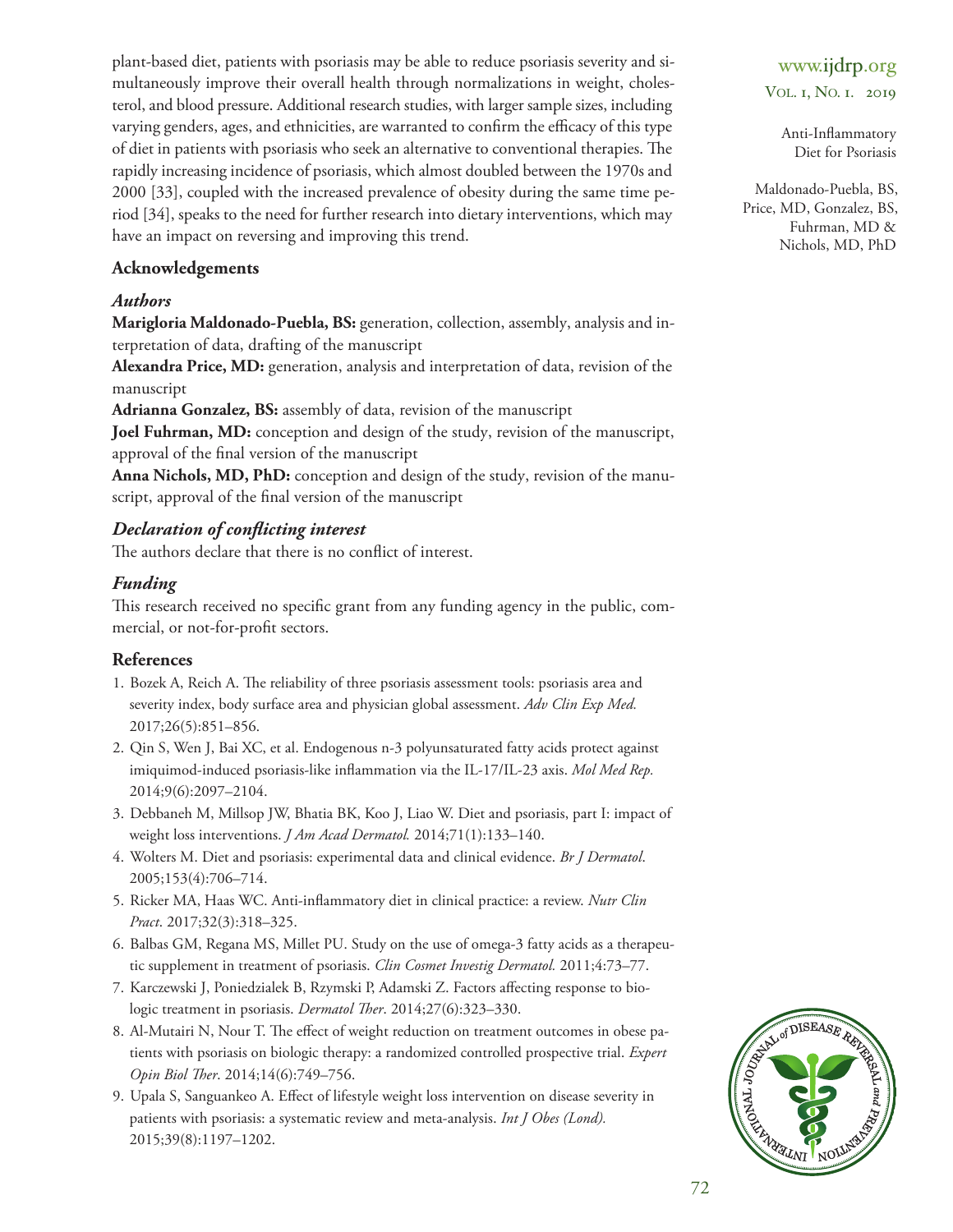- 10. Jensen P, Christensen R, Zachariae C, et al. Long-term effects of weight reduction on the severity of psoriasis in a cohort derived from a randomized trial: a prospective observational follow-up study. *Am J Clin Nutr*. 2016;104(2):259–265.
- 11. Duarte GV, Boeira V, Correia T, et al. Osteopontin, CCL5 and CXCL9 are independently associated with psoriasis, regardless of the presence of obesity. *Cytokine*. 2015;74(2):287–292.
- 12. Pestka JJ, Vines ll, Bates MA, He k, langohr I. Comparative effects of n-3, n-6 and n-9 unsaturated fatty acid-rich diet consumption on lupus nephritis, autoantibody production and CD4+ T cell-related gene responses in the autoimmune NZBWF1 mouse. PLoS One. 2014;9(6):e100255.
- 13. kohri k, yasui t, okada A, et al. Biomolecular mechanism of urinary stone formation involving osteopontin. *Urol Res*. 2012;40(6):623–637.
- 14. wang X, Cheng M, Zhao M, et al. Differential effects of high-fat-diet rich in lard oil or soybean oil on osteopontin expression and inflammation of adipose tissue in diet-induced obese rats. *Eur J Nutr*. 2013;52(3):1181–1189.
- 15. Sutliffe JT, Fuhrman JH, Carnot MJ, Beetham RM, Peddy MS. Nutrient-dense, plantrich dietary intervention effective at reducing cardiovascular disease risk factors for worksites: a pilot study. Altern Ther Health Med. 2016;22(5):32-36.
- 16. Fuhrman J, Singer M. Improved cardiovascular parameter with a nutrient-dense, plant-rich diet-style: a patient survey with illustrative cases. *Am J Lifestyle Med.* 2015;11(3):264–273.
- 17. Dunaief DM, Fuhrman J, Dunaief Jl, ying G. Glycemic and cardiovascular parameters improved in type 2 diabetes with the high nutrient density (HND) diet. *Open J Prev Med*. 2012;2(3):8.
- 18. Fuhrman J, Sarter B, Glaser D, Acocella S. Changing perceptions of hunger on a high nutrient density diet*. Nutr J.* 2010;9:51.
- 19. el-komy M, Amin I, Zidan A, kadry D, Zeid oA, Shaker o. Insulin-like growth factor-1 in psoriatic plaques treated with PuVA and methotrexate. *J Eur Acad Dermatol Venereol*. 2011;25(11):1288–1294.
- 20. Wraight CJ, White PJ, McKean SC, et al. Reversal of epidermal hyperproliferation in psoriasis by insulin-like growth factor I receptor antisense oligonucleotides. *Nat Biotechnol*. 2000;18(5):521–526.
- 21. Gyldenlove M, Storgaard H, Holst JJ, Vilsboll t, knop Fk, Skov l. Patients with psoriasis are insulin resistant. *J Am Acad Dermatol*. 2015;72(4):599–605.
- 22. Michaelsson G, Gerden B, Hagforsen E, et al. Psoriasis patients with antibodies to gliadin can be improved by a gluten-free diet. *Br J Dermatol*. 2000;142(1):44–51.
- 23. Michaelsson G, Ahs S, Hammarstrom I, Lundin IP, Hagforsen E. Gluten-free diet in psoriasis patients with antibodies to gliadin results in decreased expression of tissue transglutaminase and fewer ki67+ cells in the dermis. *Acta Derm Venereol*. 2003;83(6):425–429.
- 24. Afifi l, Danesh MJ, lee kM, et al. Dietary behaviors in psoriasis: patient-reported outcomes from a U.S. national survey. *Dermatol Ther (Heidelb)*. 2017;7(2):227-242.
- 25. rothschild B. Acrylamine-induced autoimmune phenomena. *Clin Rheumatol*. 2010;29(9):999–1005.
- 26. Dogra S, yadav S. Acitretin in psoriasis: an evolving scenario. *Int J Dermatol*. 2014;53(5):525–538.
- 27. Bolognia J, Jorizzo J, Schaffer J. Section 19: medical therapy. In: Bolognia J, Jorizzo J, Schaffer J, eds. *Dermatology*. 6th ed. Philadelphia, PA: elsevier Saunders. 2012;2089–2103.
- 28. Lopez-Legarrea P, de la Iglesia R, Abete I, Navas-Carretero S, Martinez JA, Zulet MA. The protein type within a hypocaloric diet affects obesity-related inflammation: the RES-MeNA project. *Nutrition*. 2014;30(4):424–429.
- 29. levine Me, Suarez JA, Brandhorst S, et al. low protein intake is associated with a major reduction in IGF-1, cancer, and overall mortality in the 65 and younger but not older population. *Cell Metab*. 2014;19(3):407–417.

<span id="page-5-9"></span><span id="page-5-8"></span><span id="page-5-7"></span><span id="page-5-6"></span><span id="page-5-5"></span><span id="page-5-4"></span><span id="page-5-3"></span><span id="page-5-2"></span><span id="page-5-1"></span><span id="page-5-0"></span>Anti-Inflammatory Diet for Psoriasis

<span id="page-5-19"></span><span id="page-5-18"></span><span id="page-5-17"></span><span id="page-5-16"></span><span id="page-5-15"></span><span id="page-5-14"></span><span id="page-5-13"></span><span id="page-5-12"></span><span id="page-5-11"></span><span id="page-5-10"></span>